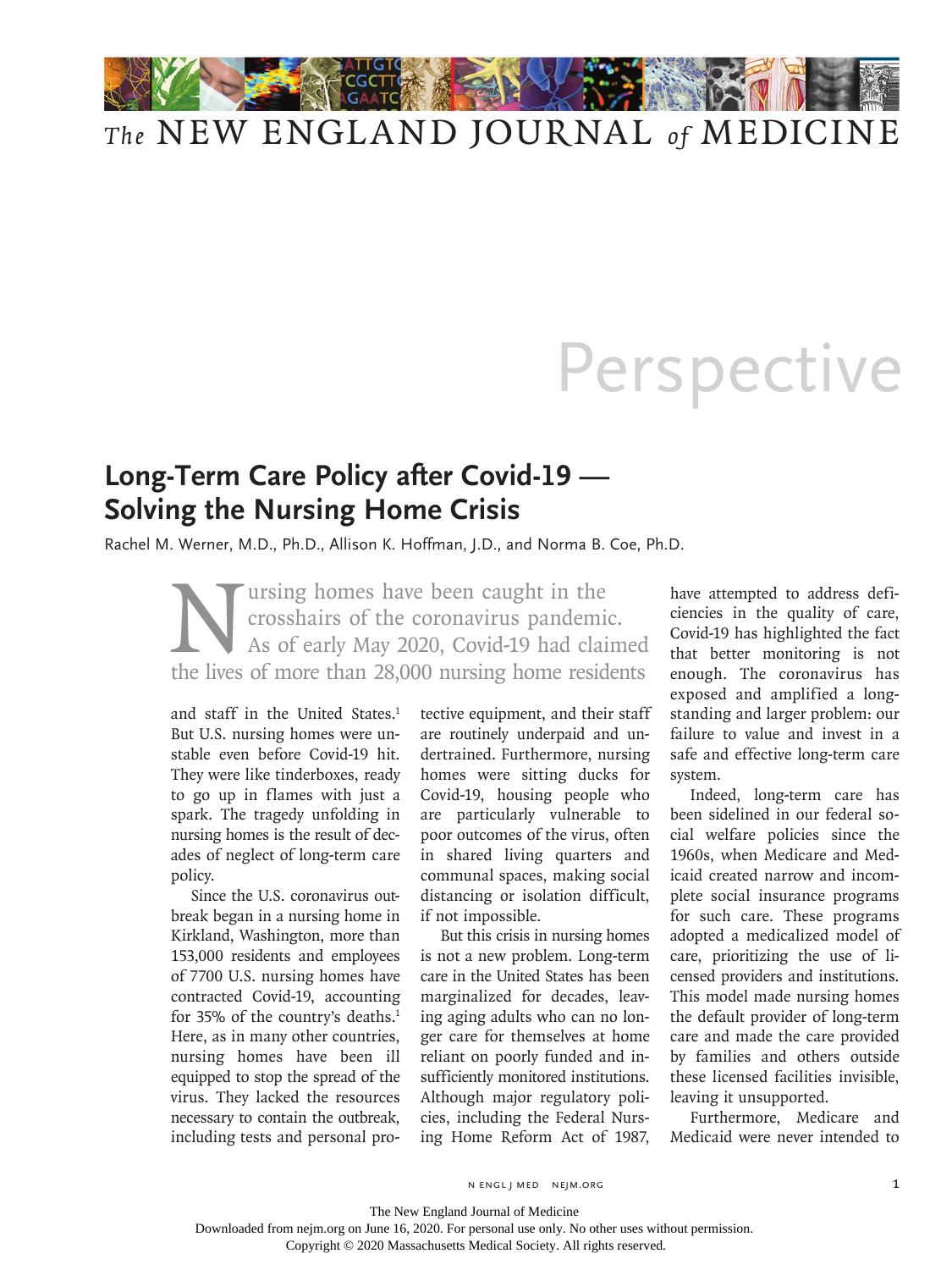pay for the lion's share of longterm care. Medicare funds longterm care only temporarily and tangentially by covering nursing home–based rehabilitation after a hospital discharge. Medicaid finances more than half of all longterm care for people who need help with daily activities, such as bathing, dressing, or eating, but it's available only to people who have spent down their own assets, and it has coverage gaps.

And financing of nursing home care by both Medicare and Medicaid has been declining. Nursing homes have seen decreasing occupancy for decades, despite the aging of the U.S. population. The number of patients discharged from the hospital to a nursing home for rehabilitation has also declined.<sup>2</sup> In an effort to constrain health care spending, these patients are being sent directly home, which puts the squeeze on a critical part of nursing homes' revenue. Since the pandemic began, short stays have all but vanished, as nursing homes turn away patients after hospital discharge, fearful of an influx of patients with Covid-19. With Medicare's recent loosening of restrictions on the use of telehealth, it is increasingly possible to support recovery from hospitalization in patients' homes, and this approach will most likely outlast the pandemic.

At the same time, states have been shifting Medicaid-funded care into people's homes, partially in response to a U.S. Supreme Court decision in *Olmstead v. L.C.* (1999) requiring that care be provided in the least restrictive setting possible. Since 2013, Medicaid has shifted a larger share of care into homes and out of nursing homes, even as it continues to underfund care in both settings.

With a decreasing census even before the pandemic, many nursing homes had little cushion to respond to a national emergency. Now they are diverting resources to stop the spread of the coronavirus, purchasing personal protective equipment and SARS-CoV-2 tests for residents and staff, for example, but most have inadequate resources for a sufficient supply of either. In the coming months, some nursing homes are likely to struggle to pay rent or their staff members and may be forced to close or file for bankruptcy. Hundreds of thousands of nursing home residents could be displaced, which would cause huge disruptions for them and their families during an already precarious time.

Covid-19 has exposed the cracks in our tenuous system of providing and funding long-term care, and there are no easy fixes. But we believe we are well past due for comprehensive policies that take the care of aging Americans seriously and fund it accordingly and in a wider range of settings.

In the short term, nursing homes will have to be saved, because despite their vulnerabilities, they are a necessary part of any solution. Some advocates estimate that it will take up to \$15 billion in federal funds for nursing homes to survive the Covid pandemic. Recent congressional relief packages have started to address the anticipated shortfall, though experts say they will not be enough.3

Beyond the pandemic, we will have to transform the way we pay for and provide long-term care. First, we believe that Medicaid programs need to invest considerably more in care in all settings. As Medicaid has shifted longterm care into homes, funding has not kept up with that trend, meaning that more is demanded of families, who are often responsible for providing informal, unpaid care. An adult child who cares for an aging parent will face losses equivalent to \$100,000 a year, on average4 — roughly the same cost as a nursing-home stay. Policies that prioritize homebased care should ensure that it's paid for, whether it's provided by family members or professionals. Many families have wanted to provide care at home even before Covid-19, and after the pandemic many more may choose to do so if they can afford it.

Second, because caregiving at home is not feasible for many care recipients and families, we also need safe, affordable residential options. Better options can help ensure that the tragedy currently unfolding in nursing homes never happens again. Smallerscale, high-quality group models, such as the Green House Project, provide care in small, self-contained, family-style houses with a small number of residents. Such models could offer one community-based alternative to nursing homes. The Dutch have seen positive outcomes with a smallscale "Dementia Village" and models that combine child care and long-term care. Though building out these models requires substantial investment, we are now seeing for ourselves how critical that investment is.

Finally, we believe that the United States needs to reconsider our piecemeal approach to paying for long-term care. Existing programs, such as Medicare and Medicaid, would have to fundamentally change the way they pay for long-term care to meet the needs of our aging population. More comprehensive funding

The New England Journal of Medicine

Copyright © 2020 Massachusetts Medical Society. All rights reserved.